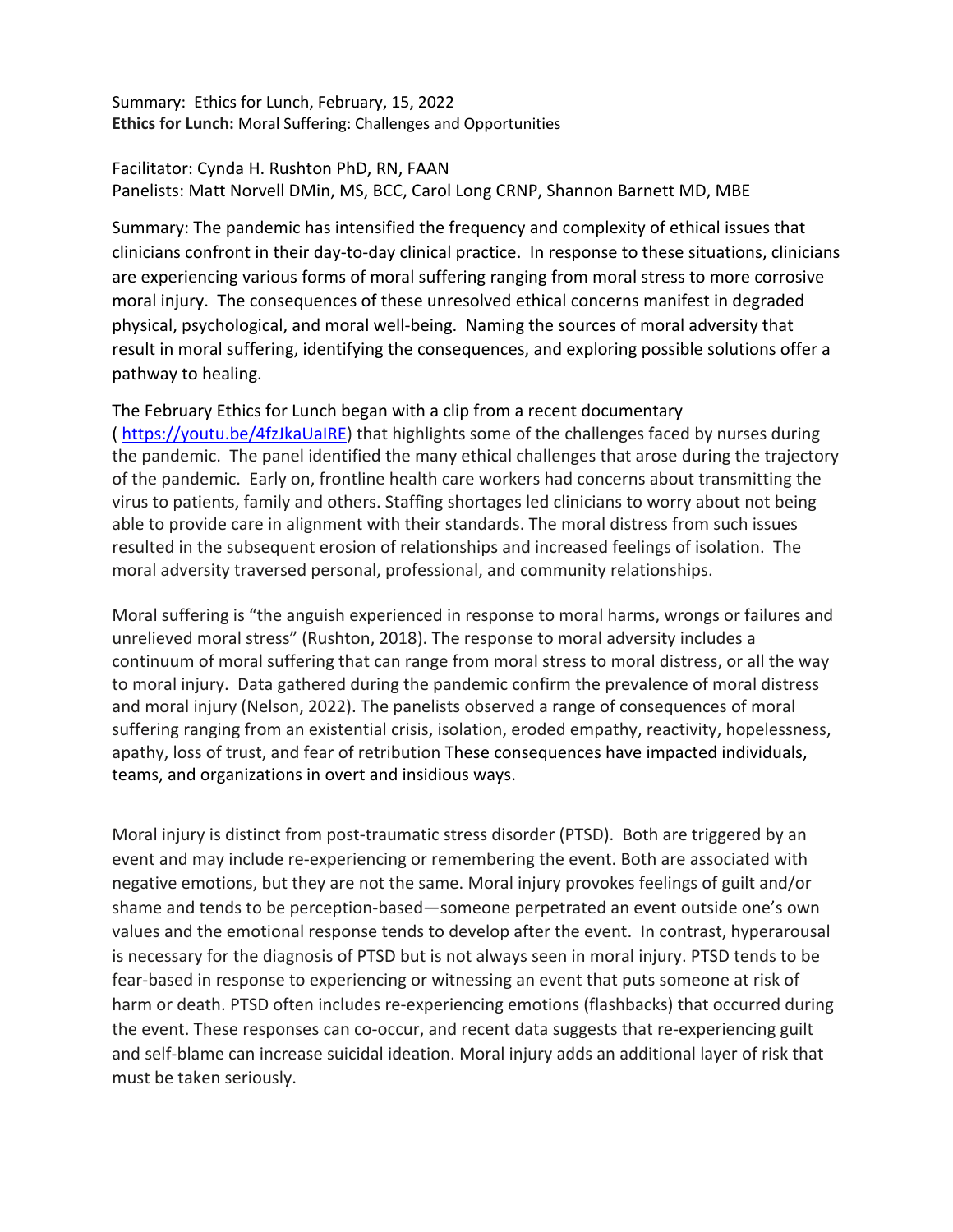Without denying the intense suffering and inherent resilience of healthcare workers, the panel invited participants to consider the interplay of the moral suffering and grief and to turn toward what else might be possible.

Some simple suggestions were offered for attending to moral suffering and grief:

- 1) Appreciate the little things
- 2) Examine why we believe what we believe
- 3) Talk about our mental health in more normalized ways in the healthcare system
- 4) Recognize we are not alone in the experience.

The concept of moral resilience-- the ability to preserve and restore integrity in response to moral adversity--was discussed. Moral resilience can offer a protective resource to meet moral adversity and to restore our moral agency. It allows us to choose who we want to be in order to respond to these inevitable challenges.

Systemic changes are also needed to modify the conditions that create moral suffering. These include allocating significant resources in the budget to support innovation, healthy and wholesome work environments, communication by leaders that rebuilds trust, and asking people at the frontlines to help in designing solutions. Institutions need to broaden support systems to enable health care workers to maintain family and community relationships while fulfilling their professional duties. Another resource can be moral resilience rounds as a means for offering support and a place where people can connect to each other and their experience.

## **Conclusions**

- Moral suffering is an expected response to moral adversity and can occur along a continuum.
- The consequences of moral suffering can undermine clinician well-being, mental health, relationships, and ultimately patient care.
- Investments in individual and systemic solutions are needed to begin to heal the wounds of the pandemic.

## **References:**

- 1. Nelson, K., Hansen, G., Boyce, D., Ley, C., Swavely, D., Reina, M., Rushton, C. (2022) Organizational Impact on Health Care Workers' Moral Injury During COVID-19: A Mixed-Methods Analysis. Journal of Nursing Administration. 52(1), 57-66. https://doi.org/10.1097/NNA.0000000000001103
- 2. Rushton, C. H., Thomas, T., Antonsdottir, I., Nelson, K, Boyce, D., Vioral, A., Swavley, D., Ley, C., Hanson, G. (2021) Moral Injury, Ethical Concerns and Moral Resilience in Health Care Workers during COVID-19 Pandemic, Journal of Palliative Medicine.